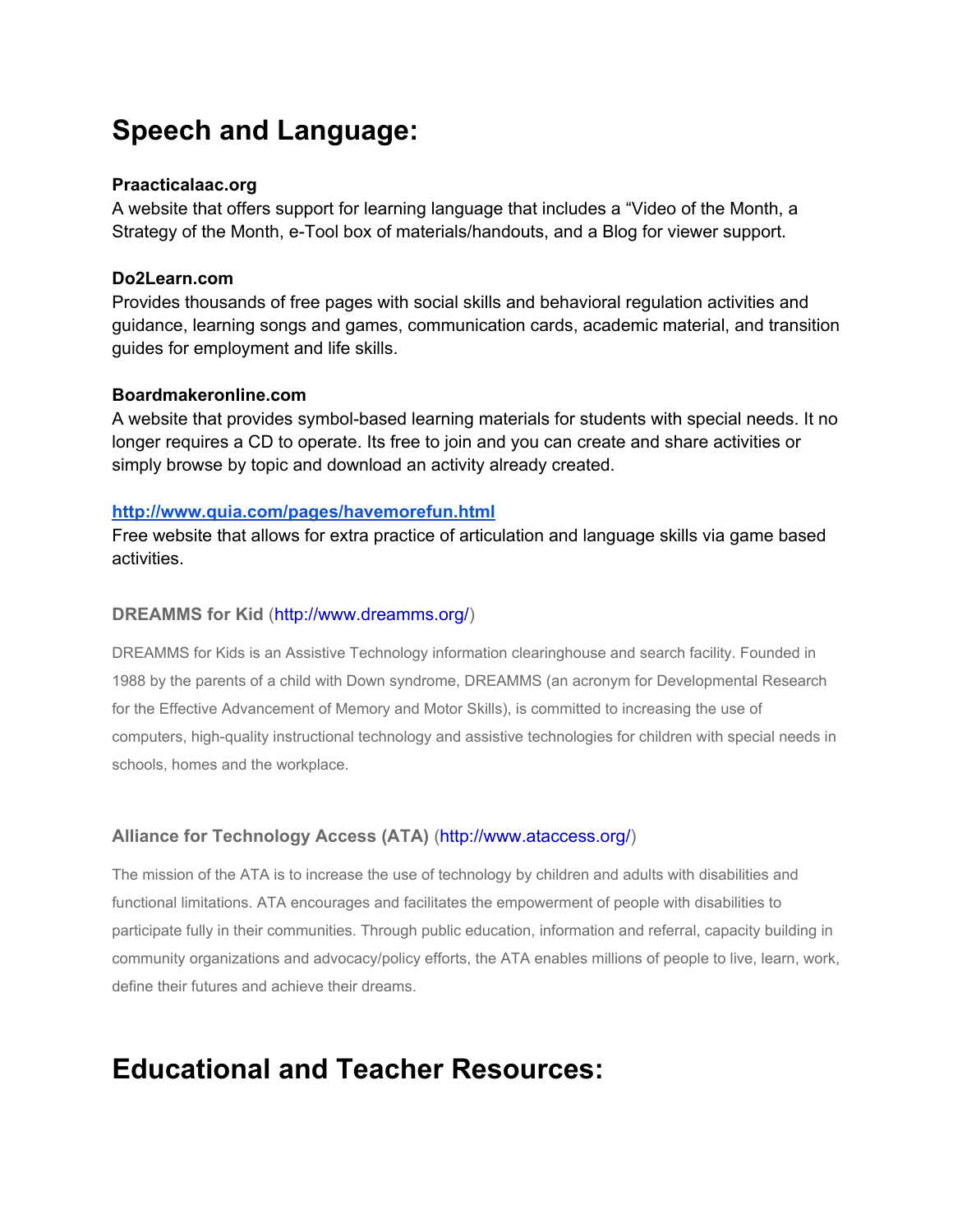## <http://goldencommunicationsllc.com/>

iPad apps to be used educationally. Reviews on the apps by professionals.

### <http://theautismhelper.com/classroom/>

Autism Teacher from Chicago give tips and resources for assistance in classrooms with students with ASD.

### <http://www.learnwithleah.com/>

Technology and teaching resources for all teachers. Leah has worked in various educational roles and shares her resources.

## **E-Ready Special Education Information for Parents**

#### [\(http://www.pta.org/advocacy/content.cfm?ItemNumber=3713\)](http://www.pta.org/advocacy/content.cfm?ItemNumber=3713)

This page provides parents, as well as teachers, of children with disabilities with information on specific disabilities, a glossary of special education terms, and links to helpful resources

#### **U.S. Department of Education**[\(http://www2.ed.gov/parents/needs/speced/edpicks.jhtml\)](http://www2.ed.gov/parents/needs/speced/edpicks.jhtml)

The Department of Education provides a list of resources pertaining to the needs of children with disabilities.

#### **The Resource Room**[\(http://www.resourceroom.net/index.asp\)](http://www.resourceroom.net/index.asp)

The Resource Room provides tools, strategies and structured explorations for interesting learners, including lessons, ideas, articles and links for multisensory learning for people of all ages. The site also offers resources for people who learn differently, or have learning difficulties or learning disabilities such as dyslexia, dysgraphia or dyscalculia.

#### **LD OnLine**[\(http://www.ldonline.orgh\)](http://www.ldonline.org/)

LD OnLine.org is the world's leading website on learning disabilities and ADHD, serving more than 200,000 parents, teachers and other professionals each month

#### **The Arc**[\(http://www.thearc.org\)](http://www.thearc.org/)

We are the largest national community-based organization advocating for and serving people with intellectual and developmental disabilities and their families. We encompass all ages and all spectrums from autism, Down syndrome, Fragile X and various other developmental disabilities

**The Autism Society (http://www.autism-society.org/)**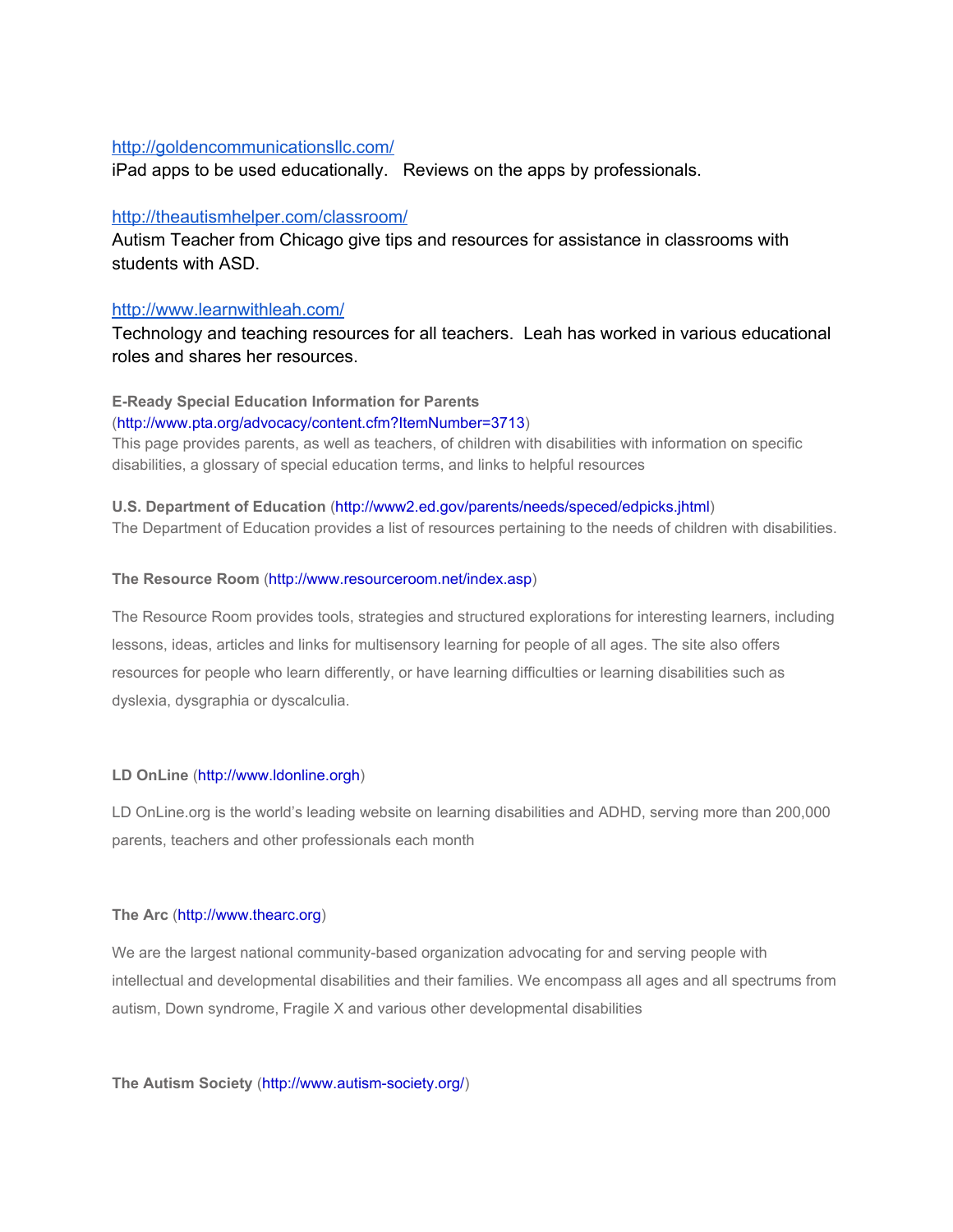The Autism Society has a simple goal: To improve the lives of all living with autism. In order to improve lives, we focus on ensuring that all individuals with autism and their families have access to the help they need.

#### **The Autism National Committee (AUTCOM)**[\(http://www.autcom.org/\)](http://www.autcom.org/)

Autism National Committee is the only autism advocacy organization dedicated to "Social Justice for All Citizens with Autism" through a shared vision and a commitment to positive approaches. Our organization was founded in 1990 to protect and advance the human rights and civil rights of all persons with autism, pervasive developmental disorder and related differences of communication and behavior.

#### **TEACCH Autism Program**[\(http://teacch.com/](http://teacch.com/))

TEACH is a University-based system of community regional centers that offers a set of core services along with unique demonstration programs meeting the clinical, training and research needs of individuals with ASD, their families and professionals across the state of North Carolina. TEACCH conducts training nationally and internationally and provides consultation for teachers, residential care providers and other professionals from a variety of disciplines.

#### Autism Community (http://www.autism-community.com)

Autism Community provides information on Autism, education issues, communication, and other resources for parents, teachers and more. It is also a great place to connect with individuals with autism, family members, teachers and other professionals.

#### **National Association of Special Education Teachers**[\(http://www.naset.org/](http://www.naset.org/))

NASET is the premier membership organization for special education teachers and offers a wealth of resources, including professional development courses, job postings, and more.

#### **U.S. Department of Education Strengthening Teaching**[\(http://www.ed.gov/teaching\)](http://www.ed.gov/teaching)

Articles and resources for educators.

#### **What Works Clearinghouse**[\(http://ies.ed.gov/ncee/wwc/\)](http://ies.ed.gov/ncee/wwc/)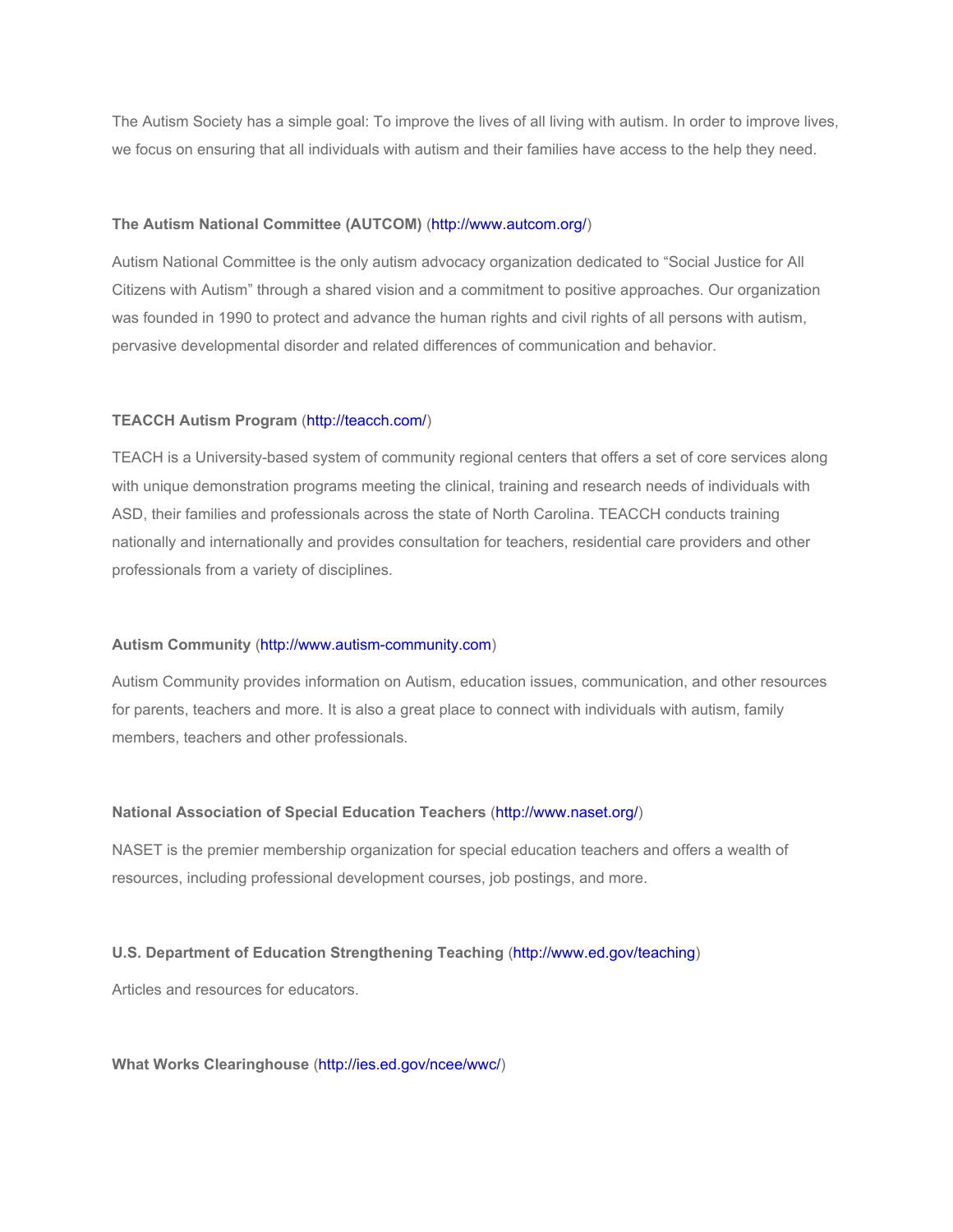The Institute of Education Sciences' reviews of the research on the different programs, products, practices, and policies in education to provide educators with the information they need to make evidence-based decisions.

#### **The Teacher's Guide**[\(http://www.theteachersguide.com\)](http://www.theteachersguide.com/)

A list of primarily free online teaching resources for teachers, including lesson plans and printouts.

#### **Council for Exceptional Children (CEC)**([http://www.cec.sped.org/\)](http://www.cec.sped.org/)

The Council for Exceptional Children is the largest international professional organization dedicated to improving the educational success of individuals with disabilities and/or gifts and talents.

## **E-Ready Special Education Information for Teachers**

#### [\(http://www.pta.org/advocacy/content.cfm?ItemNumber=3713\)](http://www.pta.org/advocacy/content.cfm?ItemNumber=3713)

This website provides teachers and other education professionals, as well as parents, with information and resources about teaching students with disabilities.

#### **Internet Special Education Resources (ISER)**[\(http://www.iser.com\)](http://www.iser.com/)

ISER is a directory of special education-related professionals, organizations and schools. We help parents find local special education professionals for learning disabilities and attention deficit disorder assessment, therapy, advocacy, critical teen issues and other special needs.

#### **CARS+**[\(http://www.carsplus.org\)](http://www.carsplus.org/)

CARS+ is a non-profit organization representing the needs of resource specialists and other special education teachers.

**Stop Bullying Teacher Guide (http://www.stopbullying.gov/what-you-can-do/educators/index.html)**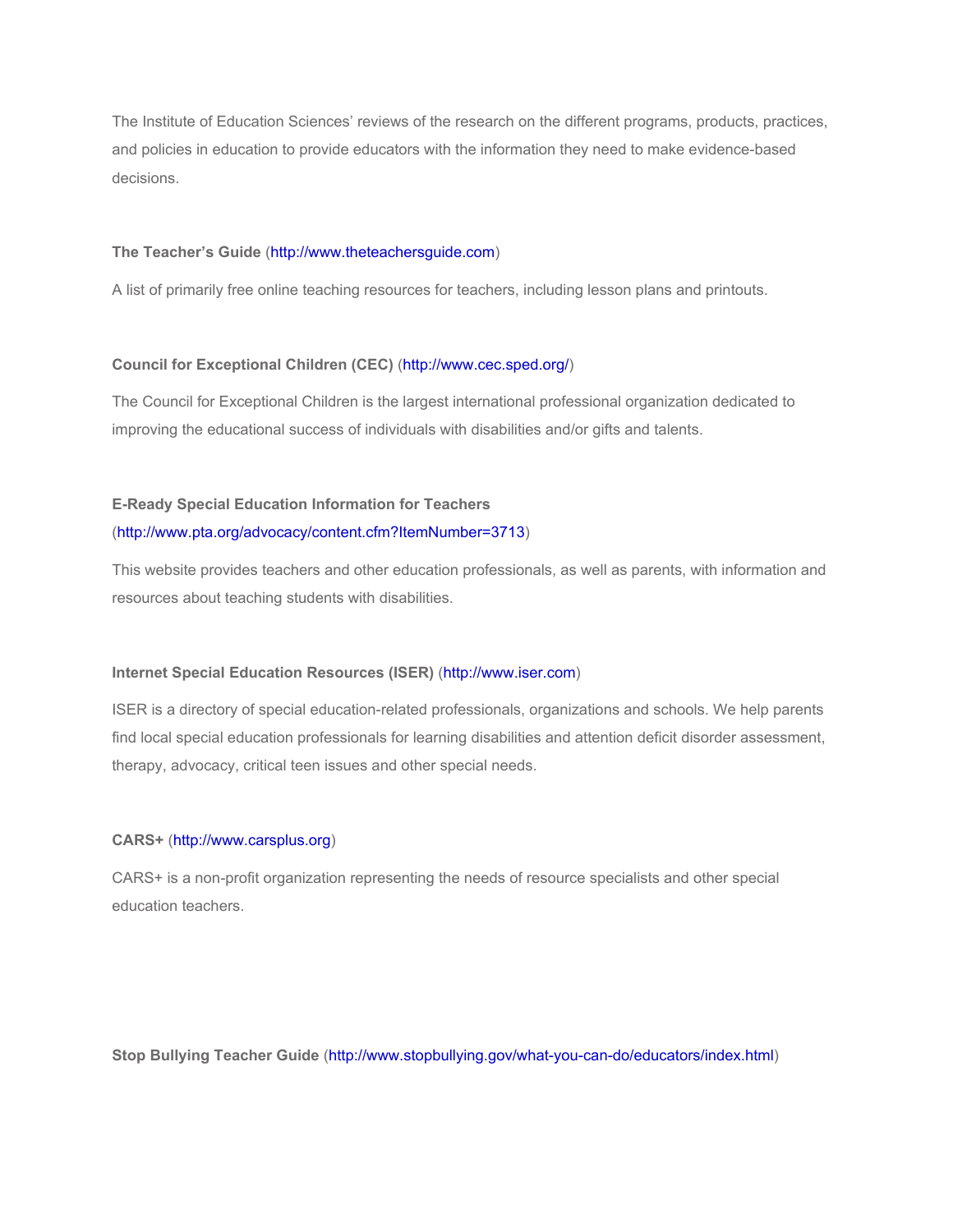Helping to establish a supportive and safe school climate where all students are accepted and knowing how to respond when bullying happens are key to making sure all students are able to learn and grow. There are many tools on StopBullying.gov specific for teachers, administrators and other school staff.

#### **Teaching LD**[\(http://teachingld.org/\)](http://teachingld.org/)

Information and resources for teaching students with learning disabilities. The Division for Learning Disabilities (DLD) is one of 17 special interest groups of the Council for Exceptional Children (CEC), the largest international professional organization dedicated to improving educational outcomes for individuals with exceptionalities, including both students with disabilities and the gifted.

#### **American Association of Intellectual and Developmental Disabilities (AAIDD)**[\(http://www.aaidd.org/\)](http://www.aaidd.org/)

AAIDD is an organization of professionals and citizens working to support individuals with intellectual and developmental disabilities; they promote progressive policies, sound research, effective practices and universal human rights for people with these disabilities. AAIDD offers cutting-edge educational opportunities to members; events focus on deep exploration of best practices, new policy directions and the latest research findings.

#### **Alliance for Technology Access (ATA)**[\(http://www.ataccess.org/\)](http://www.ataccess.org/)

The mission of the ATA is to increase the use of technology by children and adults with disabilities and functional limitations. ATA encourages and facilitates the empowerment of people with disabilities to participate fully in their communities. Through public education, information and referral, capacity building in community organizations and advocacy/policy efforts, the ATA enables millions of people to live, learn, work, define their futures and achieve their dreams.

#### **Ohio Center for Autism and Low Incidence (OCALI)**[www.ocali.org](http://www.ocali.org/)

A website that offers information on the Autism Center, Teaching Diverse Learners Center, Universal Design for Learning, Assistive Technology Center, Lifespan Transitions Center, and Family Center. This site includes a lending library to borrow a variety of test protocols, AAC devices, and various other technology. You will also find modules to review to learn more about a given topic.

## **Parents:**